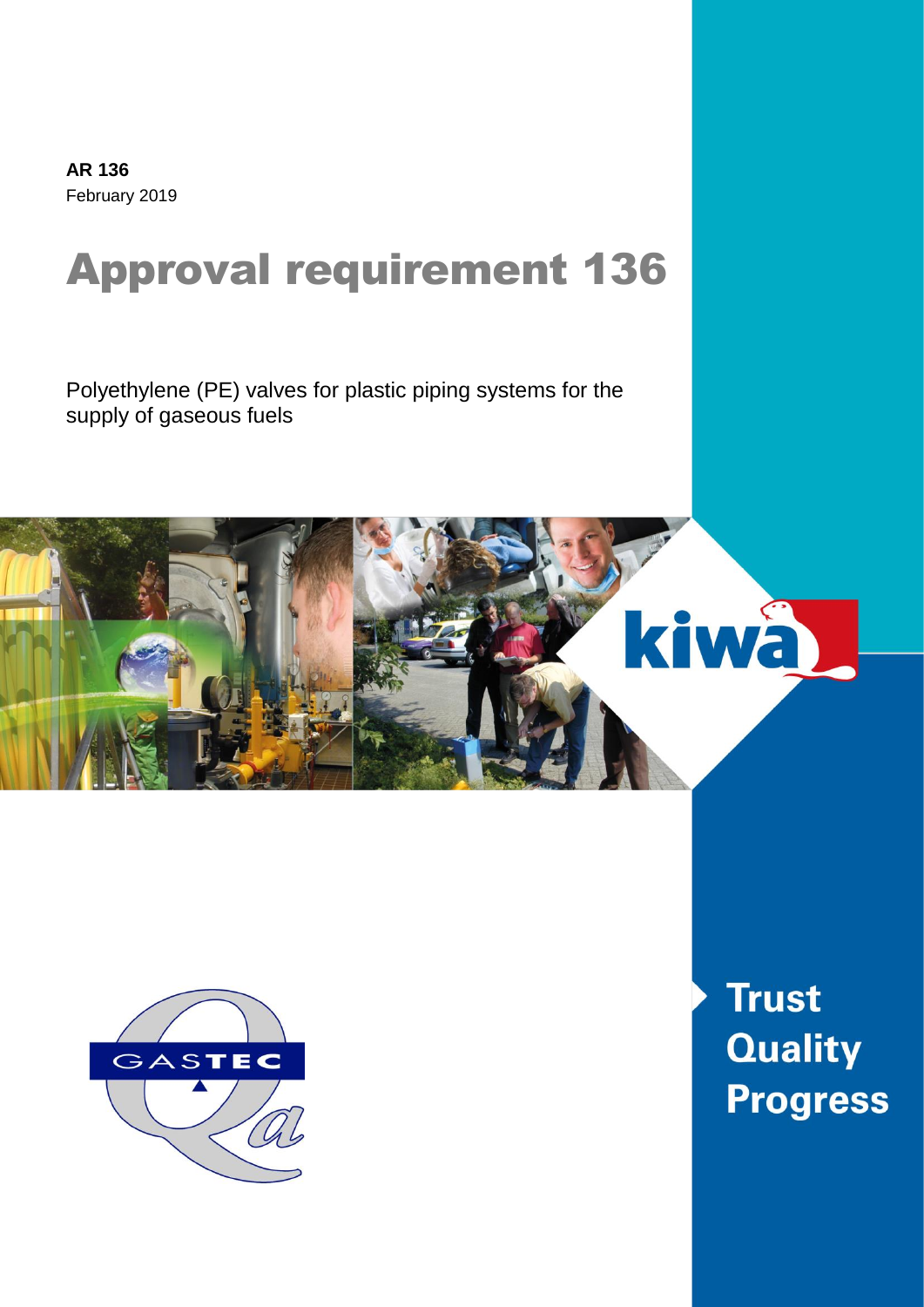### **Foreword**

This GASTEC QA Approval requirement has been approved by the Board of Experts product certification GASTEC QA, in which relevant parties in the field of gas related products are represented. This Board of Experts supervises the certification activities and where necessary require the GASTEC QA Approval requirement to be revised. All references to Board of Experts in this GASTEC QA Approval requirement pertain to the above mentioned Board of Experts.

This GASTEC QA Approval requirement will be used by Kiwa Nederland BV in conjunction with the GASTEC QA general requirements and the KIWA regulations for product certification. This regulation details the method employed by Kiwa during product certification.

| Approved by Board of Experts    | : February 10, 2019 |
|---------------------------------|---------------------|
| Accepted by Kiwa Nederland B.V. | : February 10, 2019 |

**Kiwa Nederland B.V.**

Wilmersdorf 50 Postbus 137 7300 AC Apeldoorn

Tel. 088 998 33 93 Fax 088 998 34 94 info@kiwa.nl www.kiwa.nl

© 2017 Kiwa N.V.

All rights reserved. No part of this book may be reproduced, stored in a database or retrieval system, or published, in any form or in any way, electronically, mechanically, by print, photoprint, microfilm or any other means without prior written permission from the publisher. The use of this evaluation guideline by third parties, for any purpose whatsoever, is only allowed after a

written agreement is made with Kiwa to this end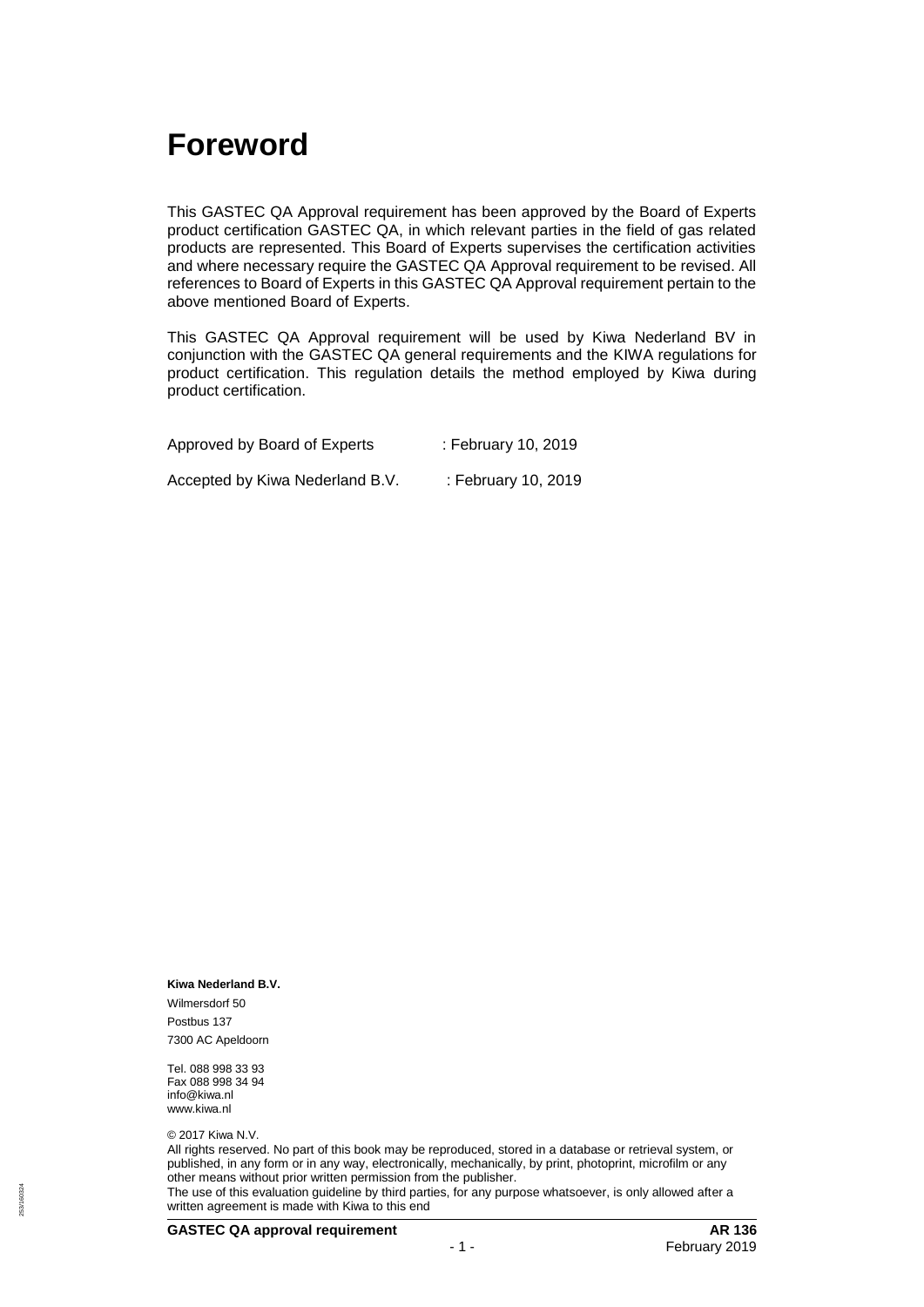### **Contents**

|                | Foreword                                | 1                       |
|----------------|-----------------------------------------|-------------------------|
|                | <b>Contents</b>                         | $\mathbf{2}$            |
| 1              | <b>Introduction</b>                     | 3                       |
| 1.1            | General                                 | 3                       |
| 1.2            | Scope                                   | 3                       |
| $\overline{2}$ | <b>Definitions</b>                      | $\overline{\mathbf{4}}$ |
| 3              | <b>Product requirements</b>             | 5                       |
| 3.1            | General                                 | 5                       |
| 3.2            | Elastomers                              | 5                       |
| 3.3            | Mechanical fittings                     | 5                       |
| 4              | <b>Marking and instructions</b>         | 6                       |
| 4.1            | Marking                                 | 6                       |
| 4.2            | Instructions                            | 6                       |
| 5              | <b>Quality system requirements</b>      | $\overline{7}$          |
| 6              | <b>Summary of tests</b>                 | 8                       |
| 6.1            | <b>Test matrix</b>                      | 8                       |
| 7              | List of referenced documents and source | 10                      |
| 7.1            | Standards / normative documents         | 10                      |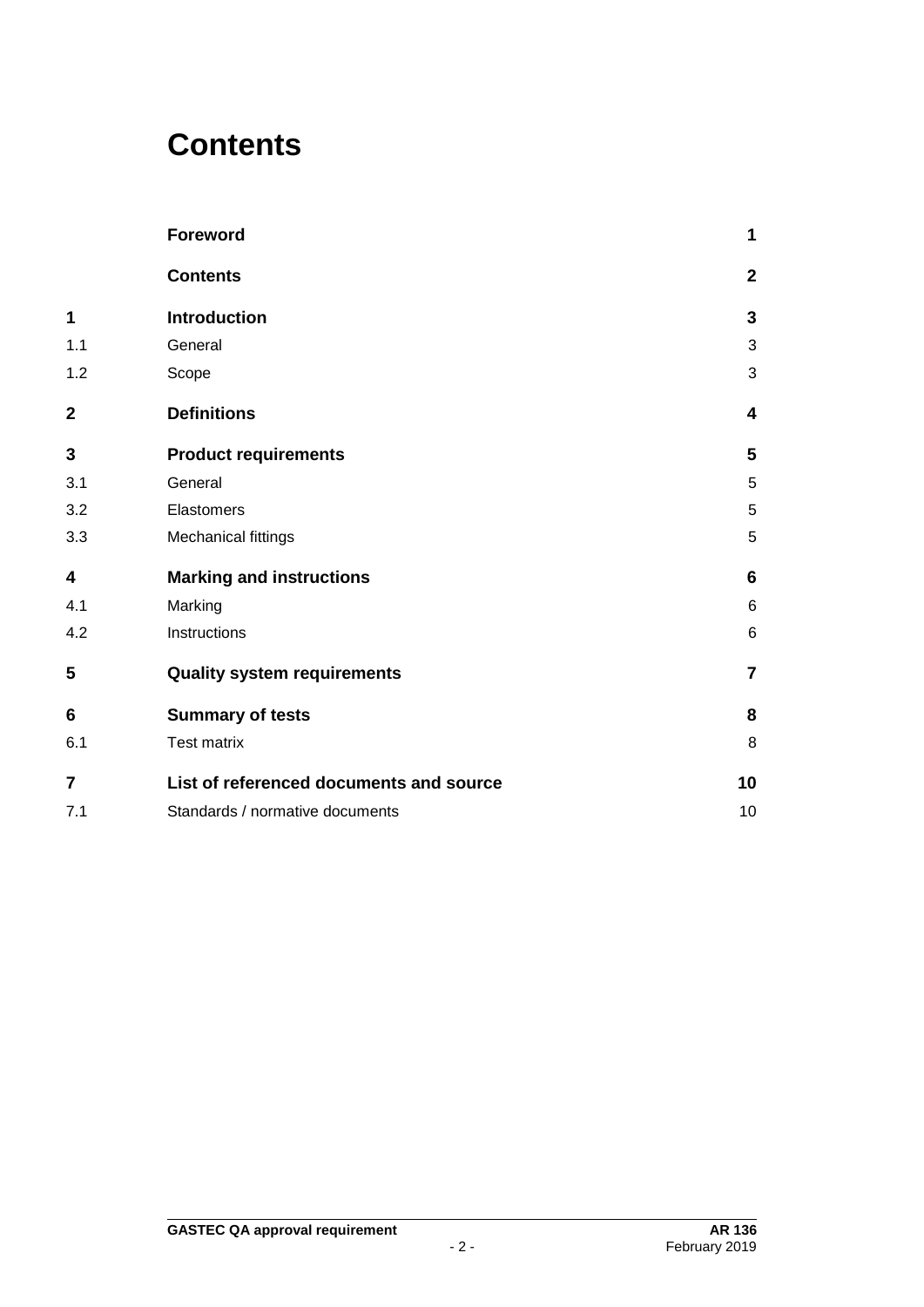## **1 Introduction**

#### **1.1 General**

This GASTEC QA approval requirement in combination with the GASTEC QA general requirements include all relevant requirements, which are adhered by Kiwa as the basis for the issue and maintenance of a GASTEC QA certificate for polyethylene valves for plastic piping systems for the supply of gaseous fuels.

This GASTEC QA Approval requirements replace the GASTEC QA Approval Requirements 136, polyethylene valves for plastic piping systems for the supply of gaseous fuels, dated January 2012.

List of changes:

- Update to the new format for GASTEC QA approval requirements
- These approval requirements have been fully reviewed textually.
- All general requirements have been deleted and included in the GASTEC QA general requirements document
- Change of paragraphs
- Specification of the scope in line with EN 1555-4
- Chapter 3.3; changed to a reference to GASTEC QA approval requirement 70.
- Chapter 4; requirements for instructions have been added.
- Chapter 5; quality system requirements have been added.

The product requirements have not been changed.

#### **1.2 Scope**

These approval requirements specify the requirements for polyethylene (PE) valves intended for use in plastic piping systems for the supply of gaseous fuels of the  $2<sup>nd</sup>$  and  $3<sup>rd</sup>$  family according to EN 437 with a maximum operating pressure of 10 bar and an operating temperature of 20 °C as reference temperature.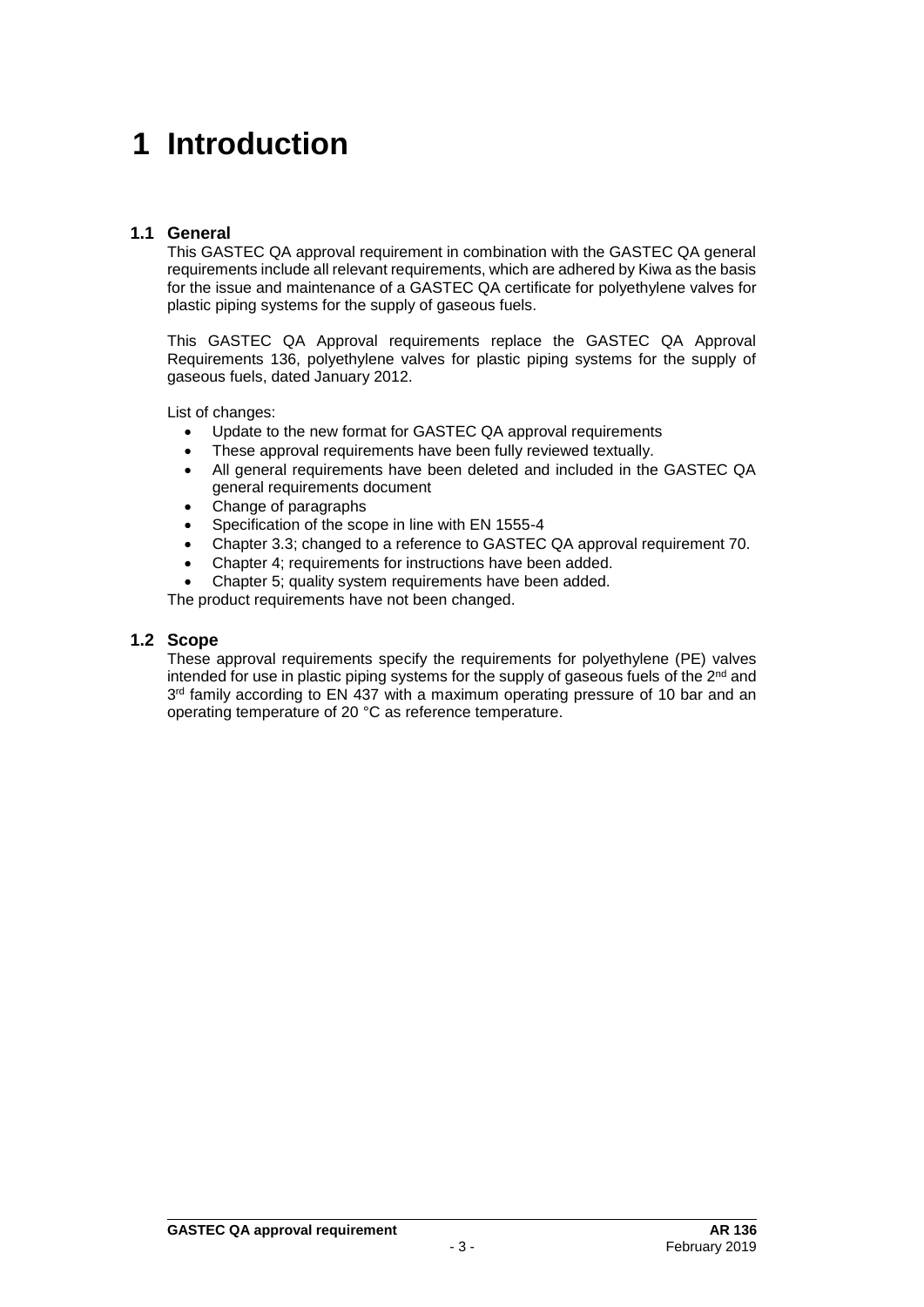# **2 Definitions**

In this approval requirement, the following terms and definitions are applicable:

**Board of Experts:** The Board of Experts Gastec QA.

**Maximum operating pressure:** maximum pressure that a component is capable of withstanding continuously in service under normal operating conditions.

**Operating temperature:** Temperature or temperature range for which the product is designed to operate.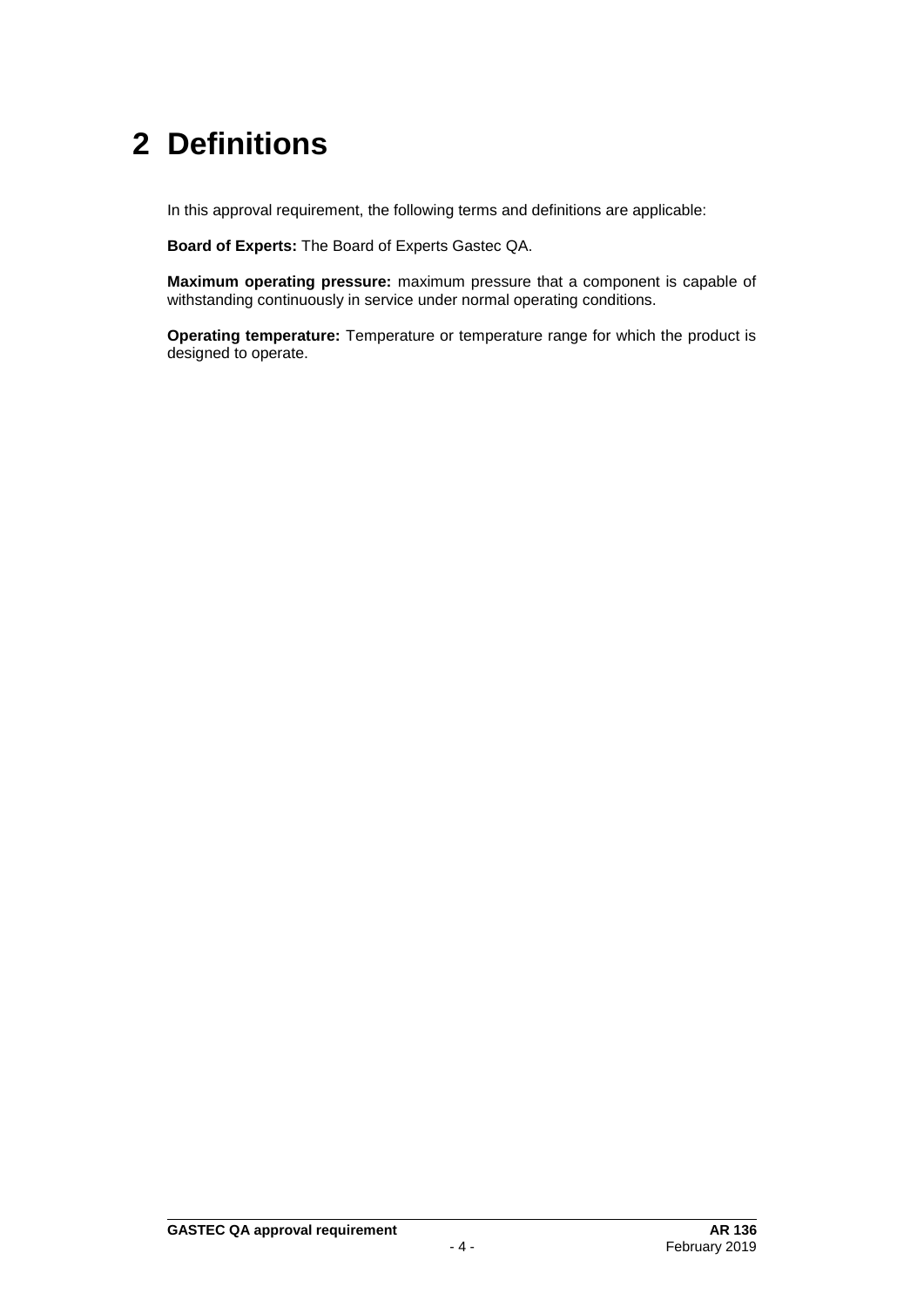### **3 Product requirements**

#### **3.1 General**

The product shall comply with the requirements as specified in EN 1555-4: "Plastics piping systems for the supply of gaseous fuels – Polyethylene (PE) – Part 4: Valves"

In addition to these requirements the below mentioned requirements shall be met.

#### **3.2 Elastomers**

Contrary to EN 1555-4 article 4.2.3, elastomeric sealing components shall conform to the requirements of EN 682, type GAL or GBL.

#### **3.3 Mechanical fittings**

In addition to EN 1555-4 article 5.3.1, the valves may be provided with mechanical fittings as described in GASTEC QA approval requirement 70.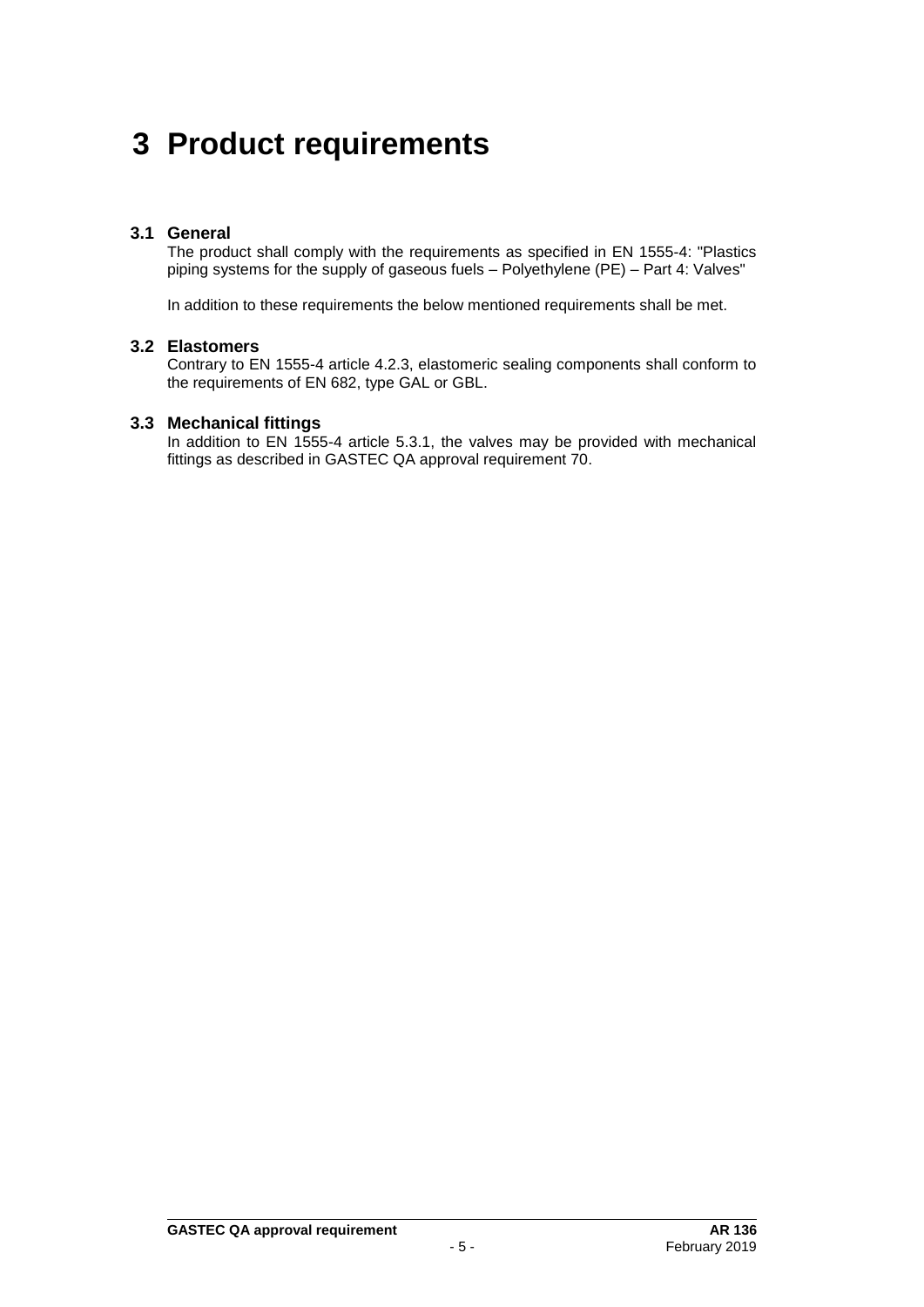## **4 Marking and instructions**

#### **4.1 Marking**

Additional to the marking as required per EN 1555-4, the valves shall be durably marked with the GASTEC QA word mark or logo.

#### **4.2 Instructions**

Additional to EN 1555-4 paragraph 7.1 the supplier shall provide instructions in the Dutch language and shall contain information about:

- The use and installation of the product.
- The conditions under which it shall be used.
- How it can be determined if the product is correctly installed.
- The way the product shall be stored.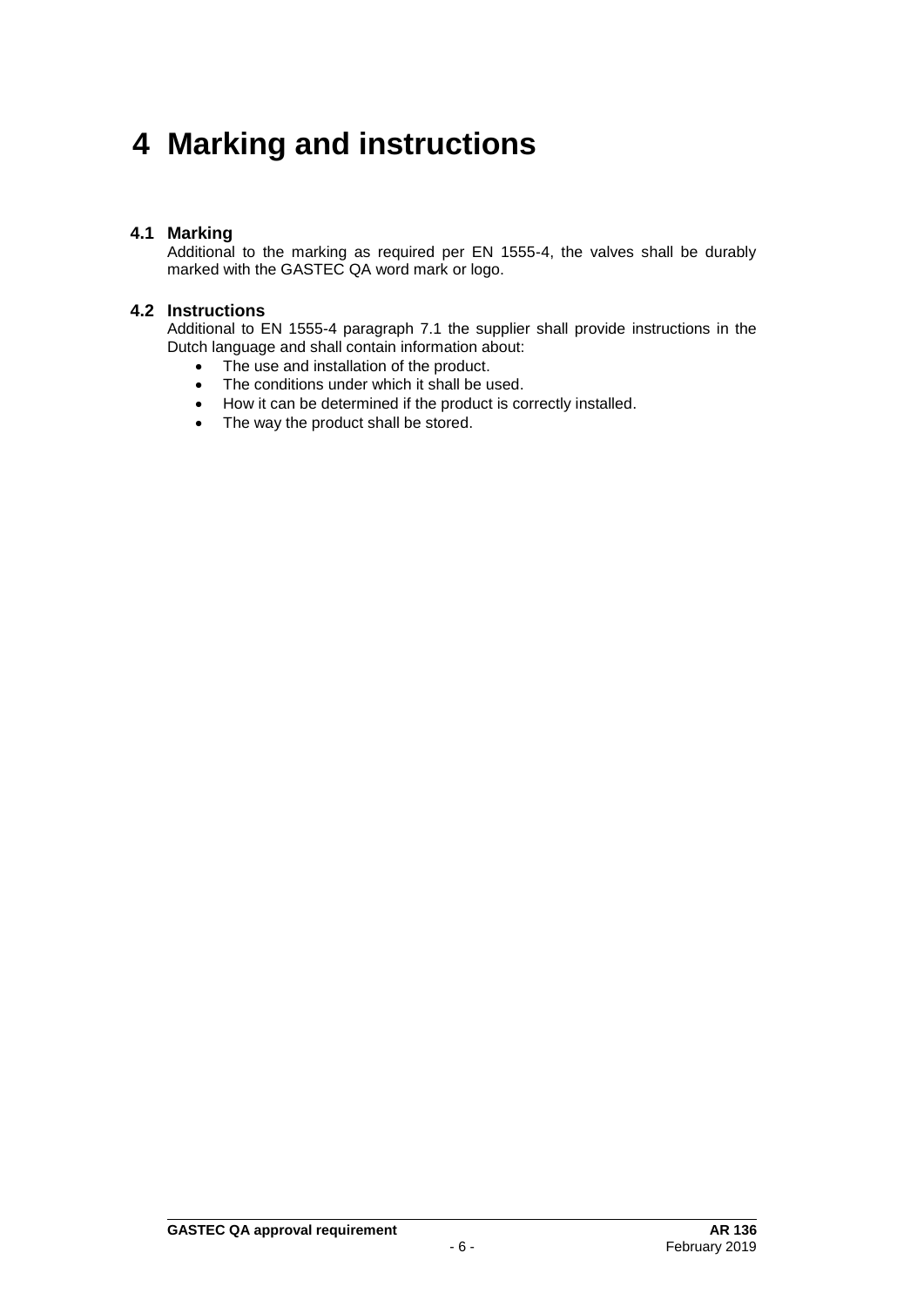## **5 Quality system requirements**

The supplier shall make a risk assessment of the product and production process according to chapter 3.1.1.1 and 3.1.2.1 of the GASTEC QA general requirements. The risk assessments shall be available to Kiwa for review.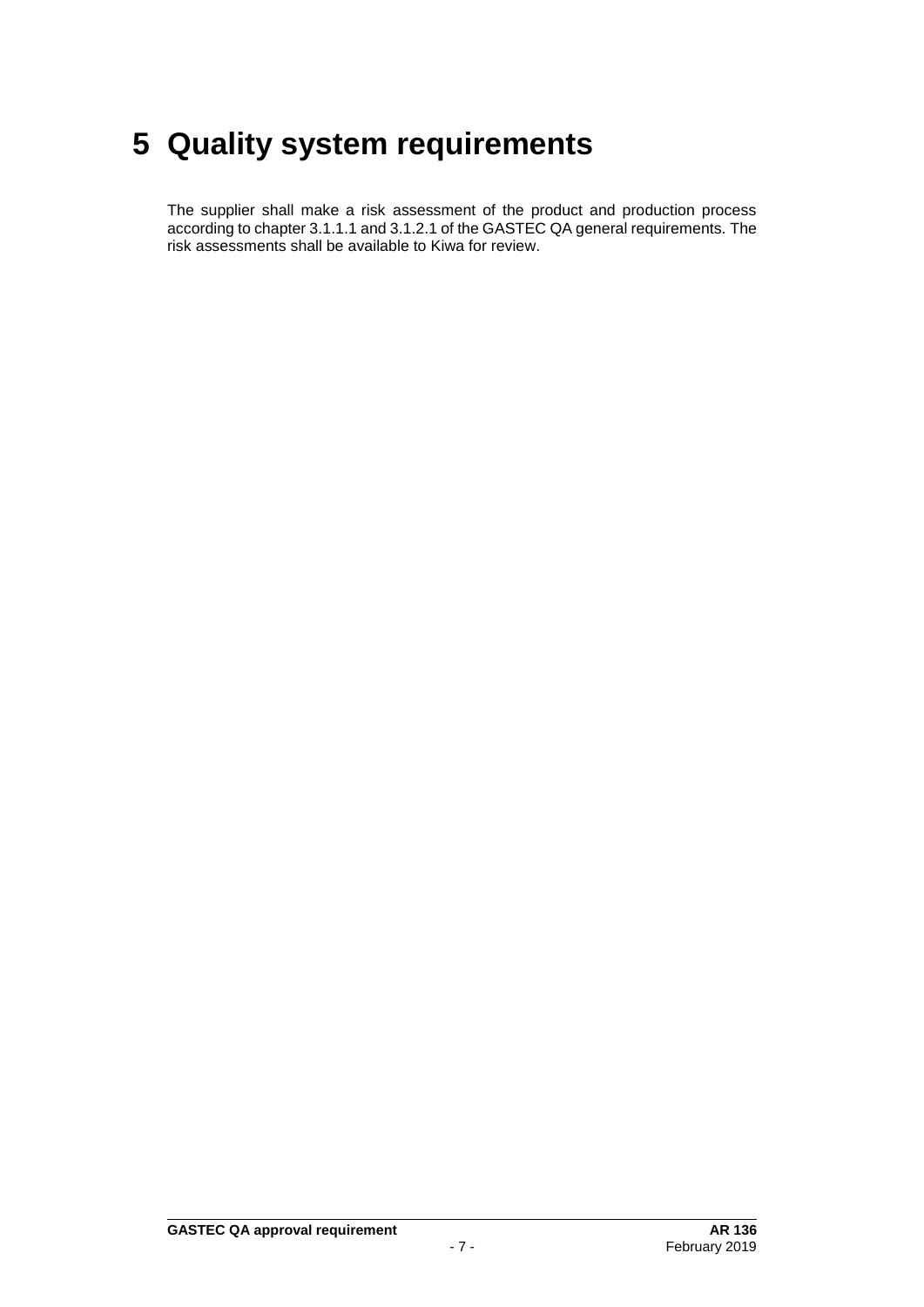## **6 Summary of tests**

This chapter contains a summary of tests to be carried out during:

- The initial product assessment;<br>• The periodic product verification
- The periodic product verification;

#### **6.1 Test matrix**

| <b>Description of requirement</b>  | <b>Clause</b>    | Test within the scope of |                             |                  |
|------------------------------------|------------------|--------------------------|-----------------------------|------------------|
|                                    | (EN 1555-4)      | <b>Initial</b>           | <b>Product verification</b> |                  |
|                                    |                  | product                  | verification                | <b>Frequency</b> |
|                                    |                  | assessment               |                             |                  |
| <b>Material</b>                    | 4 (including all | X                        |                             |                  |
|                                    | sub clauses)     |                          |                             |                  |
| Elastomers                         | AR 136: 3.2      | $\overline{\mathsf{X}}$  |                             |                  |
| <b>General Characteristics</b>     |                  |                          |                             |                  |
| Appearance                         | 5.1              | X                        | X                           | Each year        |
| Colour                             | $\overline{5.2}$ | $\overline{\mathsf{x}}$  | $\overline{\mathsf{x}}$     | Each year        |
| Design - General                   | 5.3.1/AR 136:    | $\overline{\mathsf{x}}$  |                             |                  |
|                                    | 3.3              |                          |                             |                  |
| Design - Valve body                | 5.3.2            | X                        |                             |                  |
| Design - Operating device          | 5.3.3            | $\mathsf X$              |                             |                  |
| Design - Seals                     | 5.3.4            | $\overline{\mathsf{x}}$  |                             |                  |
| <b>Geometrical Characteristics</b> |                  |                          |                             |                  |
| General                            | 6.1              | X                        | X                           | Each year        |
| Dimensions of spigot ends          | 6.3              | Χ                        |                             |                  |
| Dimensions of electro fusion       | 6.4              | $\overline{\mathsf{x}}$  |                             |                  |
| sockets                            |                  |                          |                             |                  |
| Dimensions of the operating        | 6.5              | X                        |                             |                  |
| device                             |                  |                          |                             |                  |
| <b>Mechanical Characteristics</b>  |                  |                          |                             |                  |
| General                            | 7.1              | X                        |                             |                  |
| Hydrostatic strength - 20°C, 100h  | $\overline{7.2}$ | $\overline{\mathsf{x}}$  |                             |                  |
| Hydrostatic strength - 80°C, 165h  | 7.2              | X                        |                             |                  |
| Hydrostatic strength - 80°C,       | $\overline{7.2}$ | $\overline{\mathsf{x}}$  | $\overline{\mathsf{x}}$     | Each year        |
| 1000h                              |                  |                          |                             |                  |
| Leak tightness of seat and         | 7.2              | X                        | X                           | Each year        |
| packing - 25 mbar                  |                  |                          |                             |                  |
| Leak tightness of seat and         | 7.2              | X                        | X                           | Each year        |
| packing - 1.5 MOP                  |                  |                          |                             |                  |
| Pressure drop                      | 7.2              | X                        |                             |                  |
| Operating torque                   | $\overline{7.2}$ | $\overline{\mathsf{x}}$  | X                           | Each year        |
| Stop resistance                    | 7.2              | X                        |                             |                  |
| Actuation mechanism resistance     | 7.2              | X                        | X                           | Each year        |
| Resistance to bending between      | 7.2              | $\overline{\mathsf{x}}$  |                             |                  |
| supports                           |                  |                          |                             |                  |
| Thermal cycling resistance - DN    | 7.2              | X                        |                             |                  |
| $>63$ mm                           |                  |                          |                             |                  |
| Leak tightness under bending with  | 7.2              | X                        |                             |                  |
| thermal cycling - DN≤ 63 mm        |                  |                          |                             |                  |
| Leak tightness under tensile       | $\overline{7.2}$ | $\mathsf{X}$             |                             |                  |
| loading                            |                  |                          |                             |                  |
| Leak tightness under and after     | 7.2              | X                        |                             |                  |
| bending the operating mechanism    |                  |                          |                             |                  |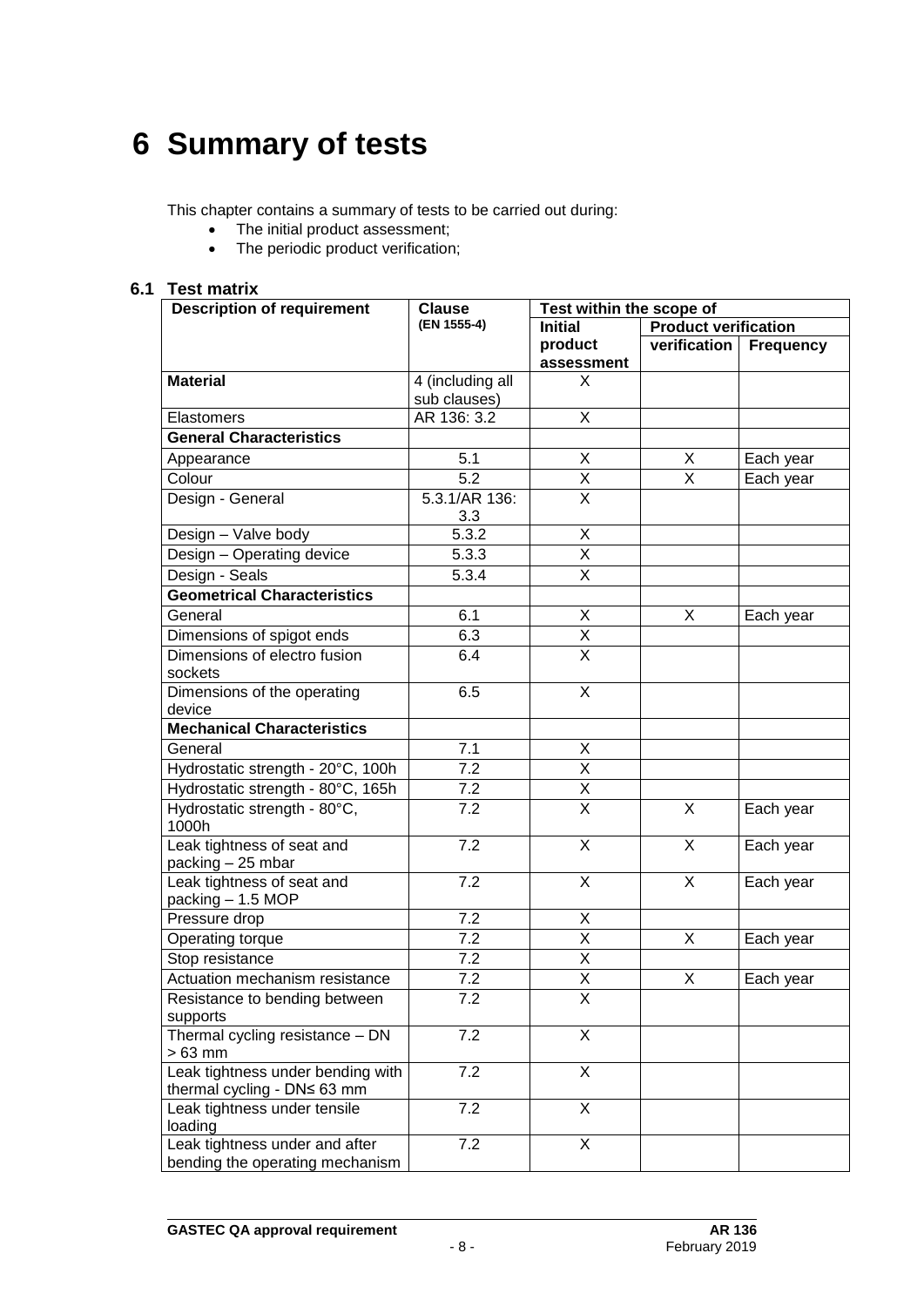| Impact loading resistance       | 7.2           | X |   |           |
|---------------------------------|---------------|---|---|-----------|
| Multiple test                   | 7.2           | X |   |           |
| Resistance to long term<br>1.   |               |   |   |           |
| internal pressure               |               |   |   |           |
| Leak tightness of seat<br>2.    |               |   |   |           |
| and packing                     |               |   |   |           |
| Operating torque<br>3.          |               |   |   |           |
| Impact loading resistance<br>4. |               |   |   |           |
| <b>Physical Characteristics</b> |               |   |   |           |
| Oxidation induction time (OIT)  | 8.2           | X |   |           |
| Melt mass-flow rate (MFR)       | 8.2           | X | X | Each year |
| <b>Performance requirements</b> |               |   |   |           |
| Fitness for purpose             | 9/AR 136: 3.3 | X |   |           |
| <b>Marking</b>                  |               |   |   |           |
| Marking                         | 10            | X | X | Each year |
| <b>Delivery conditions</b>      |               |   |   |           |
| Delivery conditions             | 11            | X |   |           |
| Documentation                   | 7.1           | X |   |           |
| <b>Additional GASTEC QA</b>     |               |   |   |           |
| <b>Approval requirement 136</b> |               |   |   |           |
| Marking                         | 4.1           | X | X | Each year |
| Instructions                    | 4.2           | X |   |           |